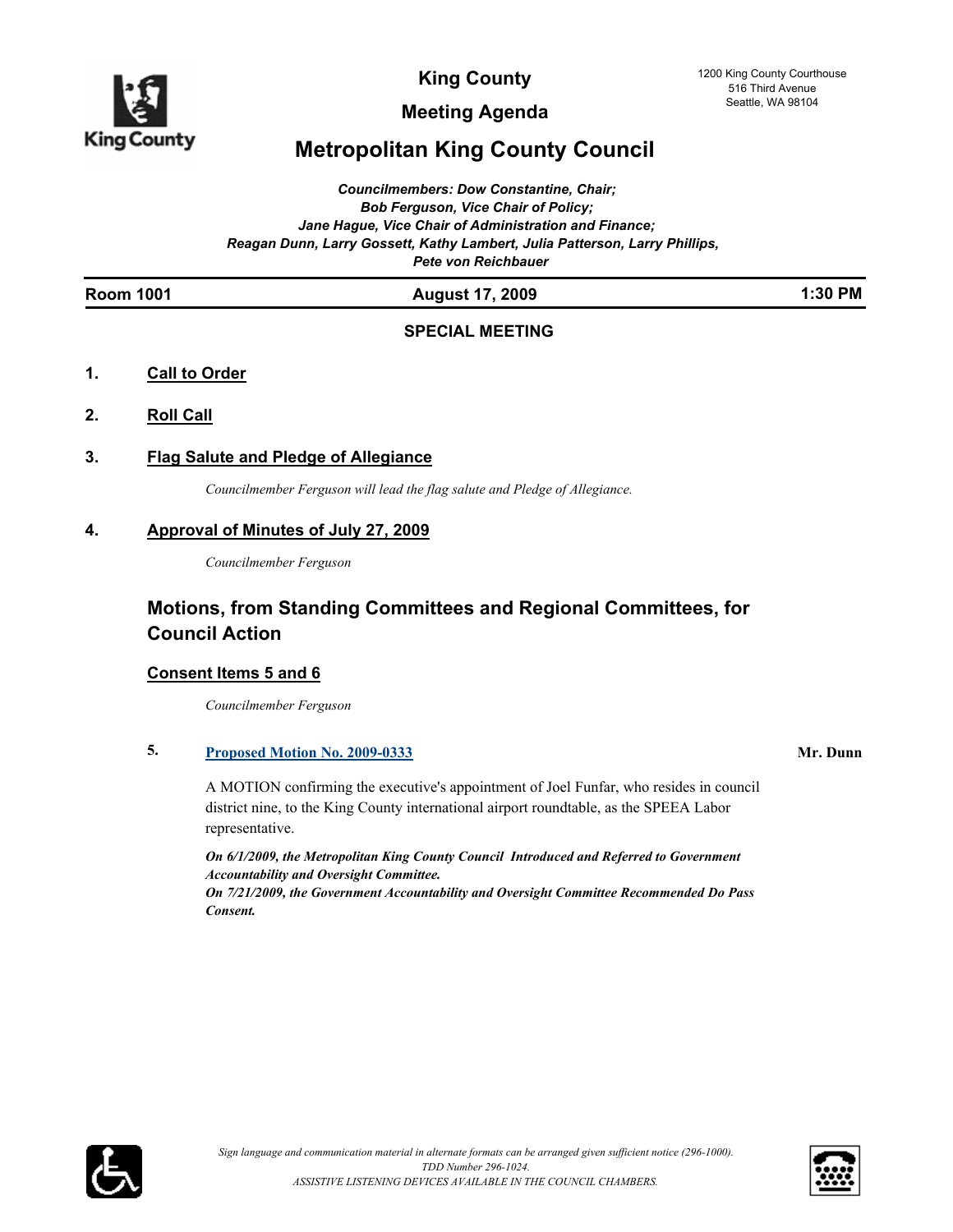#### **6. [Proposed Substitute Motion No. 2009-0335.2](http://kingcounty.legistar.com/gateway.aspx?M=L&ID=9785) Ms. Patterson**

A MOTION confirming the executive's appointment of Kathleen Crabtree, who resides in council district five, to the King County international airport roundtable, as the Tukwila representative.

*On 6/1/2009, the Metropolitan King County Council Introduced and Referred to Government Accountability and Oversight Committee. On 7/21/2009, the Government Accountability and Oversight Committee Amended. On 7/21/2009, the Government Accountability and Oversight Committee Recommended Do Pass Substitute Consent.*

#### **Government Accountability and Oversight**

*Councilmember Dunn*

### **7. [Proposed Substitute Motion No. 2009-0279.2](http://kingcounty.legistar.com/gateway.aspx?M=L&ID=9675) Mr. Dunn**

A MOTION accepting a report on the efforts of the wastewater treatment division in the department of natural resources to analyze available alternative uses of biosolids, and approving the work program and schedule for implementation of any alternatives for managing and marketing King County's biosolids as required in the 2009 Budget Ordinance, Ordinance 16312, Proviso P2, and directing the wastewater treatment division to prepare a strategic plan for biosolids management.

*On 5/4/2009, the Metropolitan King County Council Introduced and Referred to Regional Water Quality Committee. On 6/3/2009, the Regional Water Quality Committee Deferred. On 7/1/2009, the Regional Water Quality Committee Amended. On 7/1/2009, the Regional Water Quality Committee Recommended Do Pass Substitute. On 7/21/2009, the Government Accountability and Oversight Committee Recommended Do Pass.*

#### **8. [Proposed Motion No. 2009-0439](http://kingcounty.legistar.com/gateway.aspx?M=L&ID=9962) Ms. Lambert and Mr. Phillips**

A MOTION requesting the executive to develop a plan to increase the county's level of information technology infrastructure maturity and capability.

*On 7/20/2009, the Metropolitan King County Council Introduced and Referred to Government Accountability and Oversight Committee. On 7/21/2009, the Government Accountability and Oversight Committee Recommended Do Pass.*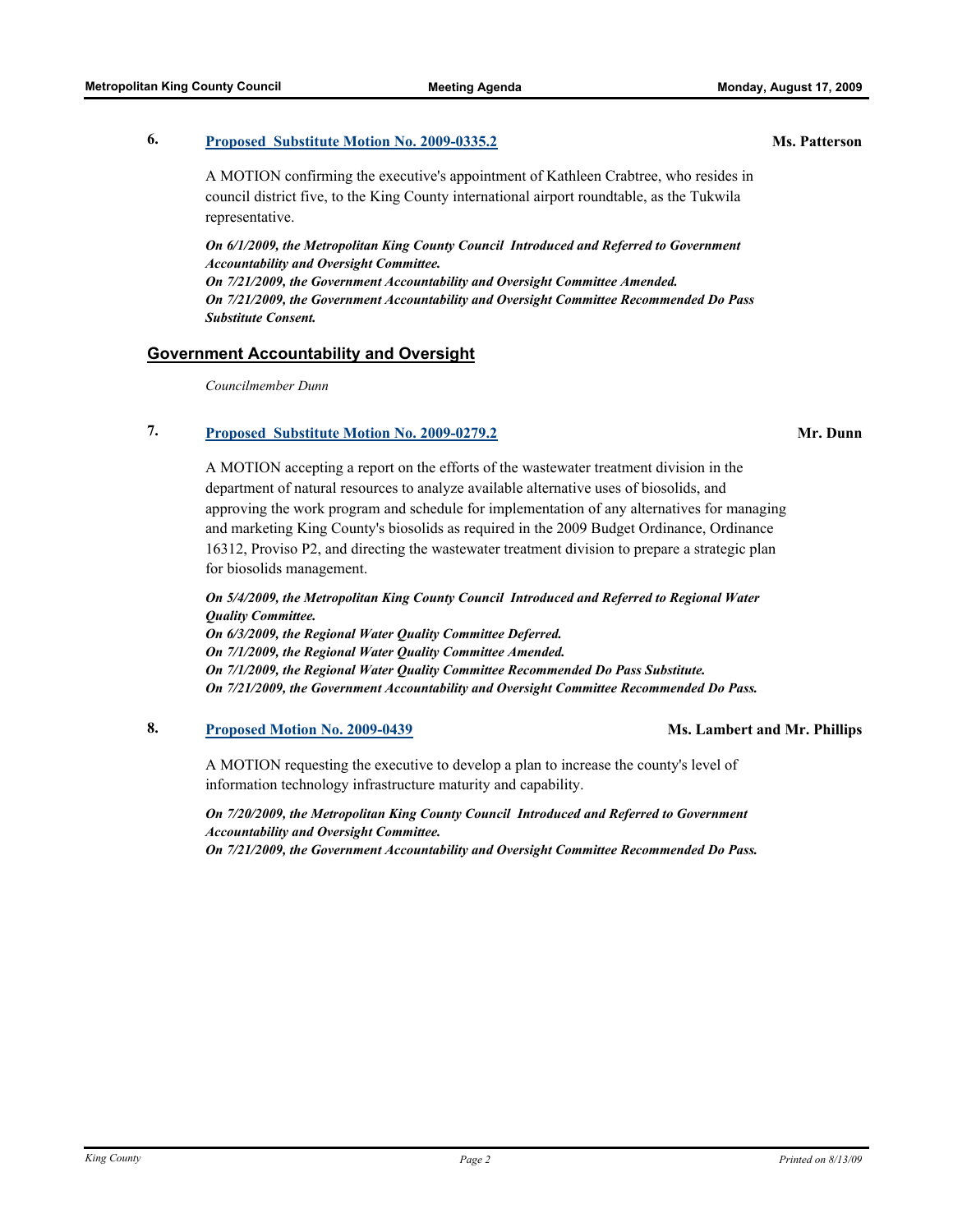### **9. [Proposed Substitute Ordinance No.](http://kingcounty.legistar.com/gateway.aspx?M=L&ID=9580)  2009-0227.2**

*Councilmember Hague*

**Hearing Examiner Consent Agenda Items 9 - 18**

AN ORDINANCE authorizing the vacation of a portion of 51st Avenue South, File V-2608; Petitioners: Dale Fite and Lonnie Scott.

*On 3/30/2009, the Metropolitan King County Council Introduced and Referred to Hearing Examiner.*

## **10. [Proposed Substitute Ordinance No.](http://kingcounty.legistar.com/gateway.aspx?M=L&ID=9731)  2009-0312.2**

AN ORDINANCE concurring with the recommendation of the hearing examiner to approve, subject to conditions, the application for public benefit rating system assessed valuation for open space submitted by Joseph Barber-Siskar for property located at 30603 SE 384th Street, Enumclaw, WA 98022, designated department of natural resources and parks, water and land resources division file no. E09CT006.

*On 5/11/2009, the Metropolitan King County Council Introduced and Referred to Hearing Examiner.*

## **11. [Proposed Substitute Ordinance No.](http://kingcounty.legistar.com/gateway.aspx?M=L&ID=9745)  2009-0313.2**

AN ORDINANCE concurring with the recommendation of the hearing examiner to approve, subject to conditions, the application for public benefit rating system assessed valuation for open space submitted by Steven G. Wheeler for property located at 37537 - 188th Avenue SE, Auburn, WA 98092, designated department of natural resources and parks, water and land resources division file no. E09CT007.

*On 5/11/2009, the Metropolitan King County Council Introduced and Referred to Hearing Examiner.*

## **12. [Proposed Substitute Ordinance No.](http://kingcounty.legistar.com/gateway.aspx?M=L&ID=9746)  2009-0314.2**

AN ORDINANCE concurring with the recommendation of the hearing examiner to approve, subject to conditions, the application for public benefit rating system assessed valuation for open space submitted by Charles B. Sweigard for S.A.F.E. Church for property located at 38910 - 224th Avenue SE, Enumclaw, WA 98022, designated department of natural resources and parks, water and land resources division file no. E09CT011.

*On 5/11/2009, the Metropolitan King County Council Introduced and Referred to Hearing Examiner.*

**Mr. Constantine**

**Mr. Constantine**

**Mr. Constantine**

**Mr. Constantine**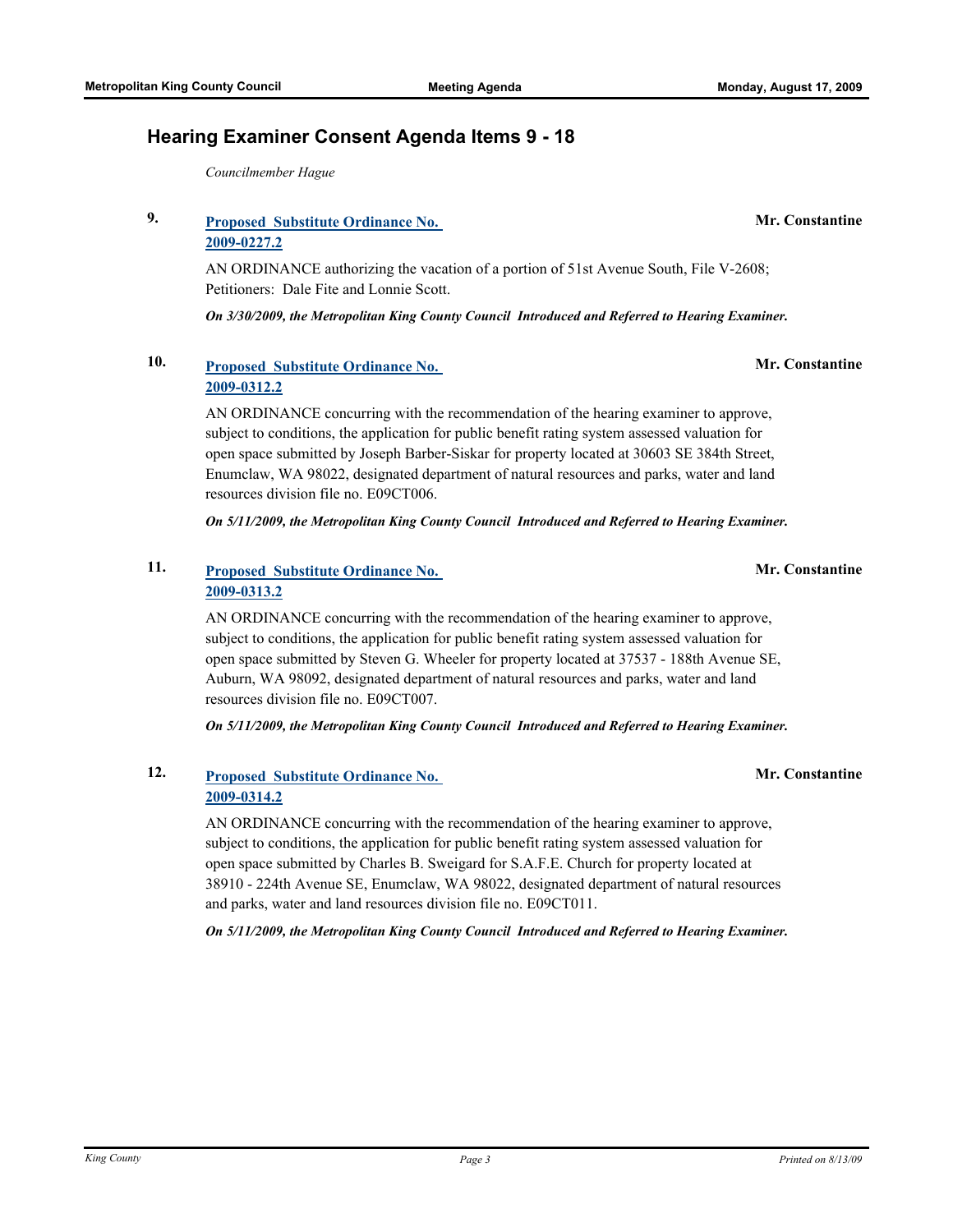## **13. [Proposed Substitute Ordinance No.](http://kingcounty.legistar.com/gateway.aspx?M=L&ID=9747)  2009-0315.2**

AN ORDINANCE concurring with the recommendation of the hearing examiner to approve, subject to conditions, the application for public benefit rating system assessed valuation for open space submitted by Ramona Bessler for the E.J. Bessler Estate for property located at 36508 - 312th Avenue SE, Enumclaw, WA 98022, designated department of natural resources and parks, water and land resources division file no. E09CT014.

*On 5/11/2009, the Metropolitan King County Council Introduced and Referred to Hearing Examiner.*

## **14. [Proposed Substitute Ordinance No.](http://kingcounty.legistar.com/gateway.aspx?M=L&ID=9748)  2009-0316.2**

AN ORDINANCE concurring with the recommendation of the hearing examiner to approve, subject to conditions, the application for public benefit rating system assessed valuation for open space submitted by Chris and Danielle McCain for property located at 17615 SE 240th Street, Kent, WA 98042 designated department of natural resources and parks, water and land resources division file no. E09CT015.

*On 5/11/2009, the Metropolitan King County Council Introduced and Referred to Hearing Examiner.*

## **15. [Proposed Substitute Ordinance No.](http://kingcounty.legistar.com/gateway.aspx?M=L&ID=9749)  2009-0317.2**

AN ORDINANCE concurring with the recommendation of the hearing examiner to approve, subject to conditions, the application for public benefit rating system assessed valuation for open space submitted by Marl and Deborah Kane for property located at 21930 SE 358th Street, Auburn, WA 98092, designated department of natural resources and parks, water and land resources division file no. E09CT016.

*On 5/11/2009, the Metropolitan King County Council Introduced and Referred to Hearing Examiner.*

### **16. [Proposed Substitute Ordinance No.](http://kingcounty.legistar.com/gateway.aspx?M=L&ID=9750)  2009-0318.2**

AN ORDINANCE concurring with the recommendation of the hearing examiner to approve, subject to conditions, the application for public benefit rating system assessed valuation for open space submitted by Helen Sherry for property located at 21226 - 221st Avenue SE, Maple Valley, WA 98038, designated department of natural resources and parks, water and land resources division file no. E09CT017.

*On 5/11/2009, the Metropolitan King County Council Introduced and Referred to Hearing Examiner.*

#### **Mr. Constantine**

**Mr. Constantine**

**Mr. Constantine**

**Mr. Constantine**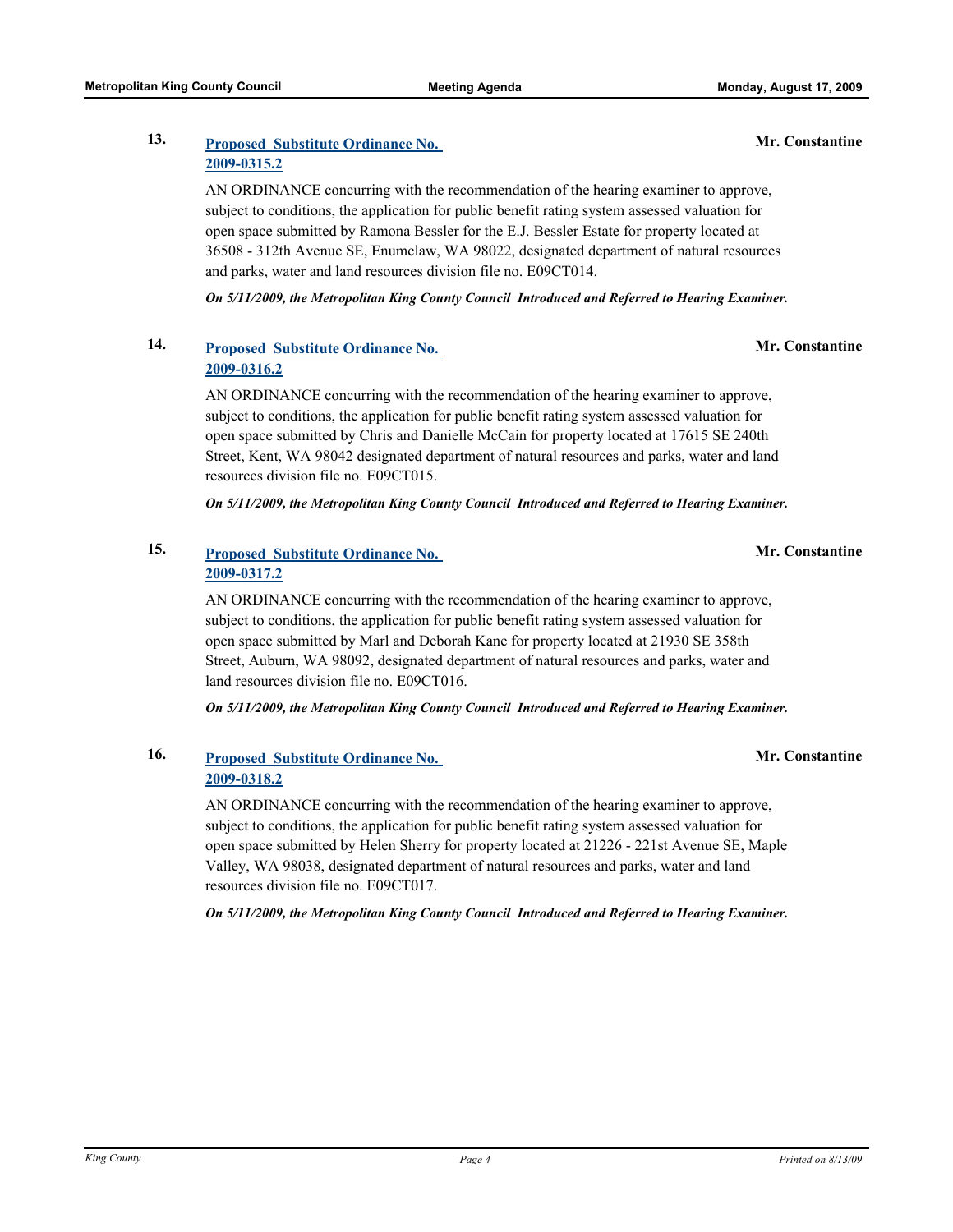## **2009-0319.2**

AN ORDINANCE concurring with the recommendation of the hearing examiner to approve, subject to conditions, the application for public benefit rating system assessed valuation for open space submitted by John McKenna Jr. for property located at 18525 SE Green Valley Road, Auburn, WA 98001, designated department of natural resources and parks, water and land resources division file no. E09CT018.

*On 5/11/2009, the Metropolitan King County Council Introduced and Referred to Hearing Examiner.*

### **18. [Proposed Substitute Ordinance No.](http://kingcounty.legistar.com/gateway.aspx?M=L&ID=9808)  2009-0353.2**

AN ORDINANCE authorizing vacation of a portion of 220th Avenue SE, File V-2554; Petitioner: Tahoma School District.

*On 6/1/2009, the Metropolitan King County Council Introduced and Referred to Hearing Examiner.*

## **First Reading and Referral of Ordinances**

### **19. [Proposed Ordinance No. 2009-0406](http://kingcounty.legistar.com/gateway.aspx?M=L&ID=9913) Mr. Gossett**

AN ORDINANCE relating to the use of credit cards for procurement of goods and services for King County purposes; and adding a new section to K.C.C. chapter 4.16. *Refer to Government Accountability and Oversight Committee*

## **20. [Proposed Ordinance No. 2009-0458](http://kingcounty.legistar.com/gateway.aspx?M=L&ID=10003) Mr. Constantine**

AN ORDINANCE authorizing a zone reclassification on certain property located at 12811 164th Avenue SE, Postal City Renton, at the request of Gabran Melki, department of development and environmental services file no. L08TY403. *Refer to Hearing Examiner*

#### **21. [Proposed Ordinance No. 2009-0463](http://kingcounty.legistar.com/gateway.aspx?M=L&ID=10013) Ms. Lambert**

AN ORDINANCE authorizing the condemnation of certain property for road improvements for N.E. Novelty Hill Road, Phase 1 Improvements, Right-of-Way Number 9-2005-007, Capital Improvement Project Number 100992, within council district 3. *Refer to Physical Environment Committee*

### **22. [Proposed Ordinance No. 2009-0466](http://kingcounty.legistar.com/gateway.aspx?M=L&ID=10016) Ms. Patterson and Ms. Hague**

AN ORDINANCE authorizing the King County executive to execute an interlocal agreement with the city of Renton relating to permit processing for grading and associated building permits associated with the Soos Creek trail. *Refer to Physical Environment Committee*

**23. [Proposed Ordinance No. 2009-0467](http://kingcounty.legistar.com/gateway.aspx?M=L&ID=10017) Ms. Patterson and Ms. Hague**

**Mr. Constantine**

## **Mr. Constantine**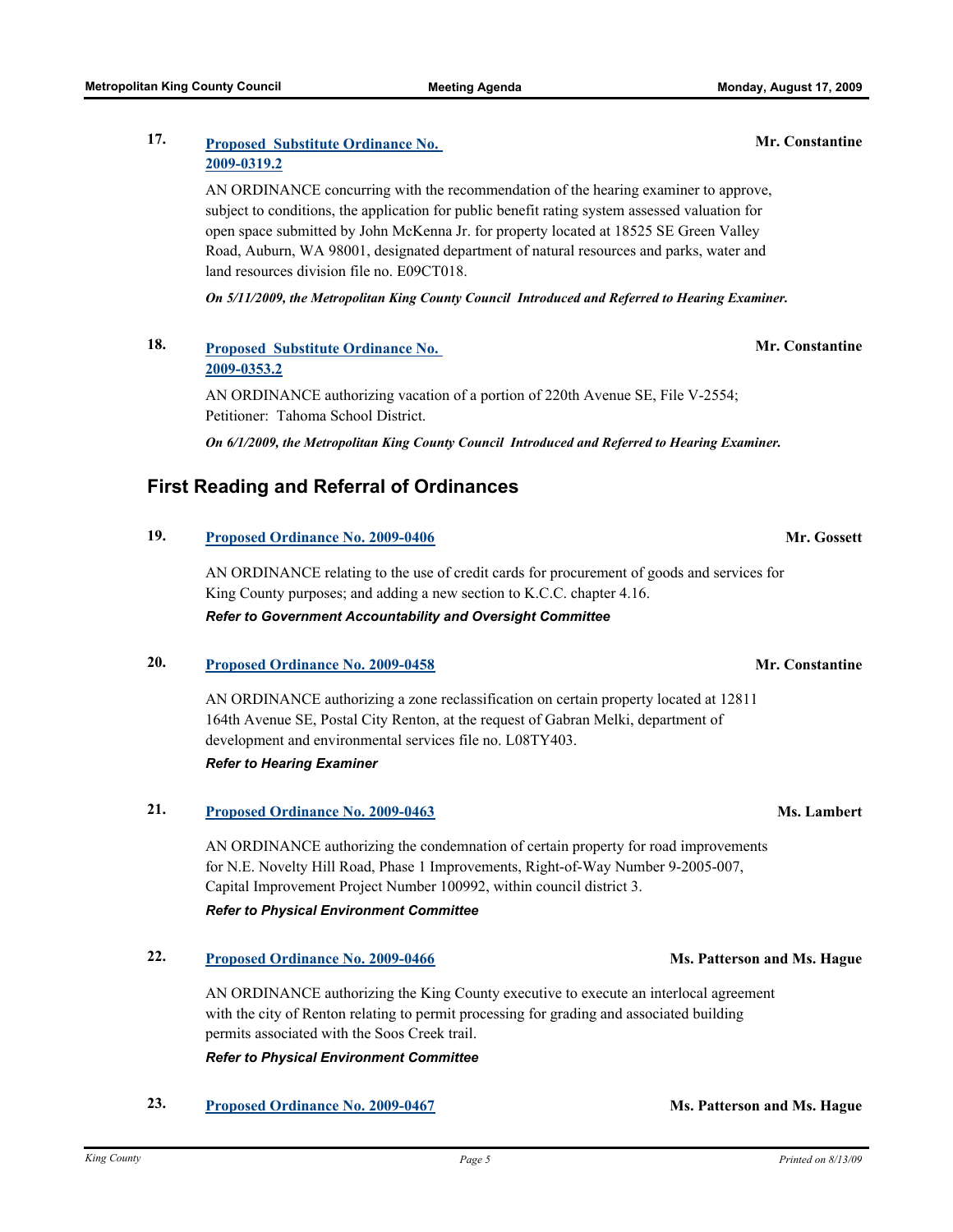a deed of conveyance in favor of the city of Kent for drainage-related property interests within city limits.

*Refer to Budget and Fiscal Management Committee*

#### **24. [Proposed Ordinance No. 2009-0468](http://kingcounty.legistar.com/gateway.aspx?M=L&ID=10018) Ms. Hague**

AN ORDINANCE approving the Southwest Suburban Sewer District 2006 Comprehensive Sewer Plan Update.

*Refer to Physical Environment Committee*

#### **25. [Proposed Ordinance No. 2009-0473](http://kingcounty.legistar.com/gateway.aspx?M=L&ID=10023) Ms. Hague**

AN ORDINANCE relating to compliance with the National Flood Insurance Program; and amending Ordinance 10870, Section 138, as amended, and K.C.C. 21A.06.490, Ordinance 10870, Section 470, as amended, and K.C.C. 21A.24.230, Ordinance 10870, Section 471, as amended, and K.C.C. 21A.24.240, Ordinance 10870, Section 472, as amended, and K.C.C. 21A.24.250 and Ordinance 10870, Section 474, as amended, and K.C.C. 21A.24.270.

*Refer to Physical Environment Committee*

#### **26. [Proposed Ordinance No. 2009-0474](http://kingcounty.legistar.com/gateway.aspx?M=L&ID=10024) Ms. Hague**

AN ORDINANCE authorizing the vacation of a portion of 51st Avenue South in the Plat of Jovita Heights, File V-2612; Petitioner: Mark Prince. *Refer to Hearing Examiner*

#### **27. [Proposed Ordinance No. 2009-0475](http://kingcounty.legistar.com/gateway.aspx?M=L&ID=10025) Ms. Hague**

AN ORDINANCE authorizing the vacation of a portion of 78th Avenue Northeast, File V-2625; Petitioner: Mary Lou Baxter. *Refer to Hearing Examiner*

#### **28. [Proposed Ordinance No. 2009-0477](http://kingcounty.legistar.com/gateway.aspx?M=L&ID=10027) Ms. Hague**

AN ORDINANCE approving the King County Water District No. 49 2008 Water System Plan.

*Refer to Physical Environment Committee*

#### **29. [Proposed Ordinance No. 2009-0492](http://kingcounty.legistar.com/gateway.aspx?M=L&ID=10042) Mr. Gossett**

AN ORDINANCE authorizing the King County executive to execute a sale to the Port of Seattle of one unimproved parcel of county-owned real property in council district 9. *Refer to Budget and Fiscal Management Committee*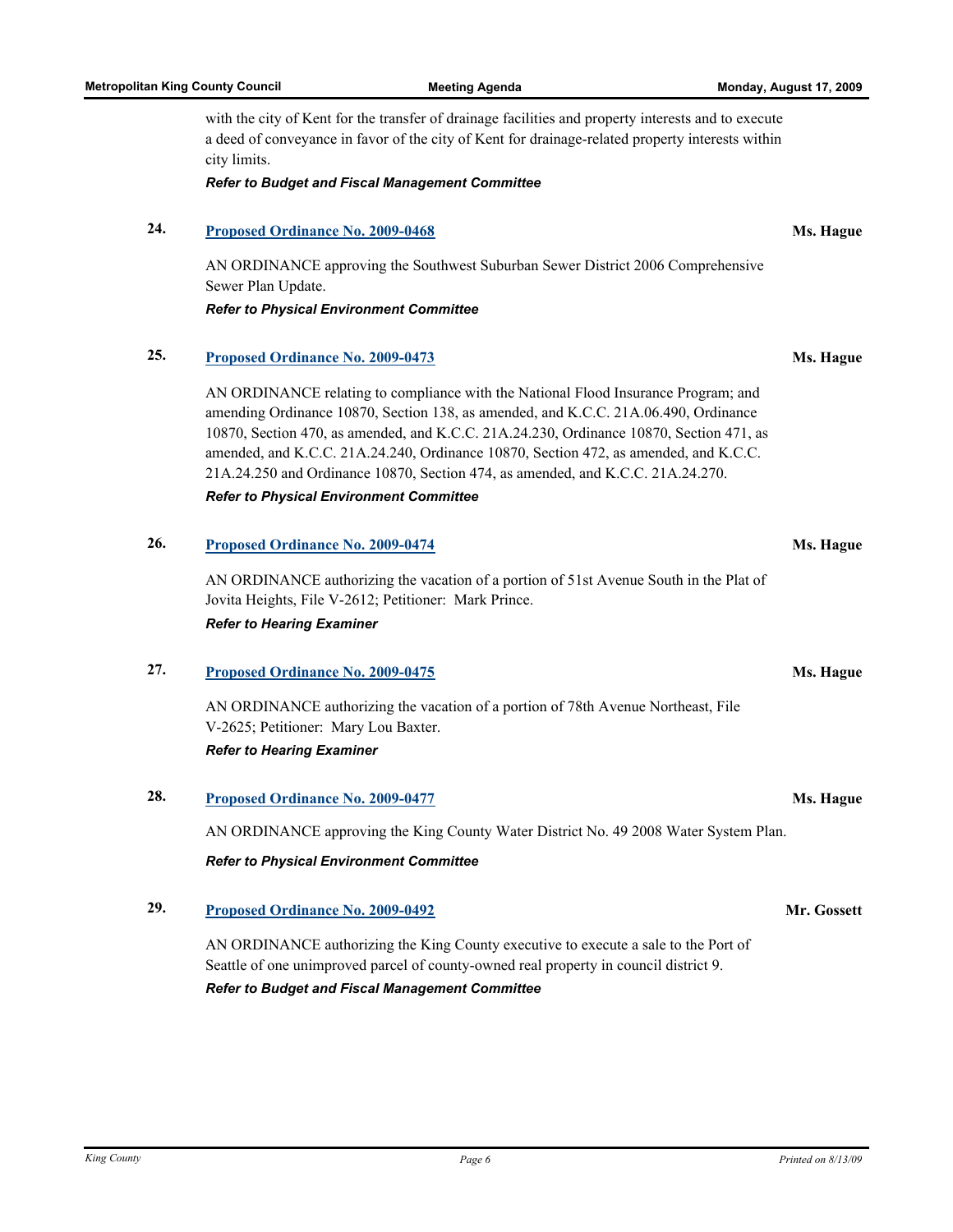### **30. [Proposed Ordinance No. 2009-0495](http://kingcounty.legistar.com/gateway.aspx?M=L&ID=10045) Mr. Gossett**

AN ORDINANCE making a net supplemental disappropriation of \$5,141,272 from various general fund agencies and \$104,312,312 to various non-general fund agencies; amending the 2009 Budget Ordinance, Ordinance 16312, Sections 14, 15, 19, 22, 41, 45, 46, 47, 63, 73, 87, 88, 95, 97, 99, 118, 125, 128 and 129, and Attachments B, E and F, as amended, and adding a new section to Ordinance 16312.

#### *Refer to Budget and Fiscal Management Committee*

#### **31. [Proposed Ordinance No. 2009-0496](http://kingcounty.legistar.com/gateway.aspx?M=L&ID=10046) Ms. Lambert**

AN ORDINANCE proposing an amendment to Section 690 of the King County Charter, to specify that timely filing of a statement of campaign receipts and expenditures with the Washington state Public Disclosure Commission in accordance with chapter 42.17 RCW satisfies the filing obligations of Section 690 of the King County Charter; making technical corrections; and submitting the same to the voters of the county for their ratification or rejection at the November 2009 general election.

#### *Refer to Committee of the Whole*

#### **32. [Proposed Ordinance No. 2009-0497](http://kingcounty.legistar.com/gateway.aspx?M=L&ID=10047) Ms. Lambert**

AN ORDINANCE authorizing the King County executive to execute an interlocal agreement with the city of North Bend relating to the processing of building and land use permits within the Tanner Annexation Area.

*Refer to Physical Environment Committee*

#### **33. [Proposed Ordinance No. 2009-0498](http://kingcounty.legistar.com/gateway.aspx?M=L&ID=10048) Ms. Hague**

AN ORDINANCE authorizing the King County executive to enter into an interlocal agreement with the city of Bellevue to implement a regional program to transfer development rights from lands in priority King County rural and resource areas into the city of Bellevue's Bel-Red Subarea.

#### *Refer to Physical Environment Committee*

#### **34. [Proposed Ordinance No. 2009-0500](http://kingcounty.legistar.com/gateway.aspx?M=L&ID=10050) Mr. Ferguson**

AN ORDINANCE approving and adopting the collective bargaining agreement negotiated by and between King County and Public Safety Employees Union (Communications Specialists Supervisors) representing employees in the king county sheriff's office; and establishing the effective date of said agreement.

#### *Refer to Committee of the Whole*

*Find the County* **Page 7** *Printed on 8/13/09 Printed on 8/13/09 Printed on 8/13/09*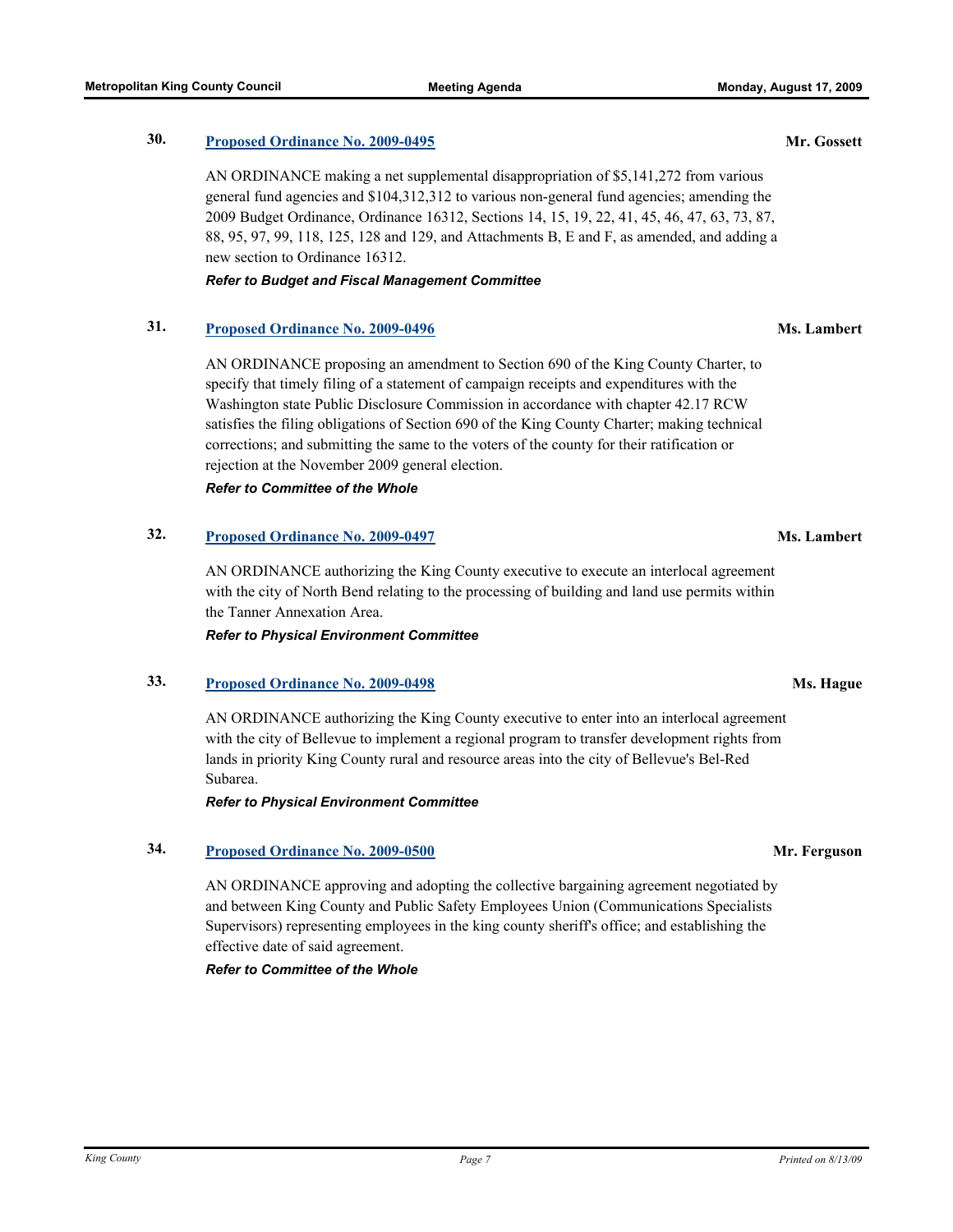AN ORDINANCE approving and adopting the collective bargaining agreement negotiated by and between King County and King County Court Protection Guild (Court Protection - County Marshals) representing employees in the King County sheriff's office; and establishing the effective date of said agreement.

*Refer to Committee of the Whole*

### **36. [Proposed Ordinance No. 2009-0502](http://kingcounty.legistar.com/gateway.aspx?M=L&ID=10052) Mr. Gossett**

AN ORDINANCE making technical amendments concerning the use of the additional sales and use tax of one tenth of one percent for the delivery of mental health and chemical dependency services and therapeutic courts to be consistent with Chapter 551, Laws of Washington 2009, Section 2; making technical corrections; and amending Ordinance 15955, Section 2, as amended, and K.C.C. 4.08.318, Ordinance 15949, Section 4, as amended, and K.C.C. 4.33.020 and Ordinance 15949, Section 5, as amended, and K.C.C. 4.33.030.

#### *Refer to Regional Policy Committee*

*This is a dual referral first to the Regional Policy Committee and then to the Budget and Fiscal Management Committee.*

*This is a nonmandatory referral to the Regional Policy Committee under King County Charter 270.30 and KCC 1.24.0651 as an issue that is not a countywide policy or plan but would benefit from interjurisdictional discussion.*

## **First Reading and Referral of Motions**

## **37. [Proposed Motion No. 2009-0459](http://kingcounty.legistar.com/gateway.aspx?M=L&ID=10005) Mr. Dunn**

A MOTION stating King County's support for the people of Iran, for human rights and for fair elections.

*Refer to Government Accountability and Oversight Committee*

## **38. [Proposed Motion No. 2009-0465](http://kingcounty.legistar.com/gateway.aspx?M=L&ID=10015) Mr. Phillips**

A MOTION approving a report by the parks and recreation division in the department of natural resources and parks on the feasibility of implementing recycling and solar powered trash compaction in the King County parks system, as required in the 2009 Budget Ordinance, Ordinance 16312, Section 88, Proviso P4.

*Refer to Physical Environment Committee*

## **39. [Proposed Motion No. 2009-0471](http://kingcounty.legistar.com/gateway.aspx?M=L&ID=10021) Mr. von Reichbauer**

A MOTION confirming the executive's appointment of Robert Roegner, who resides in council district seven, to the King County personnel board.

*Refer to Government Accountability and Oversight Committee*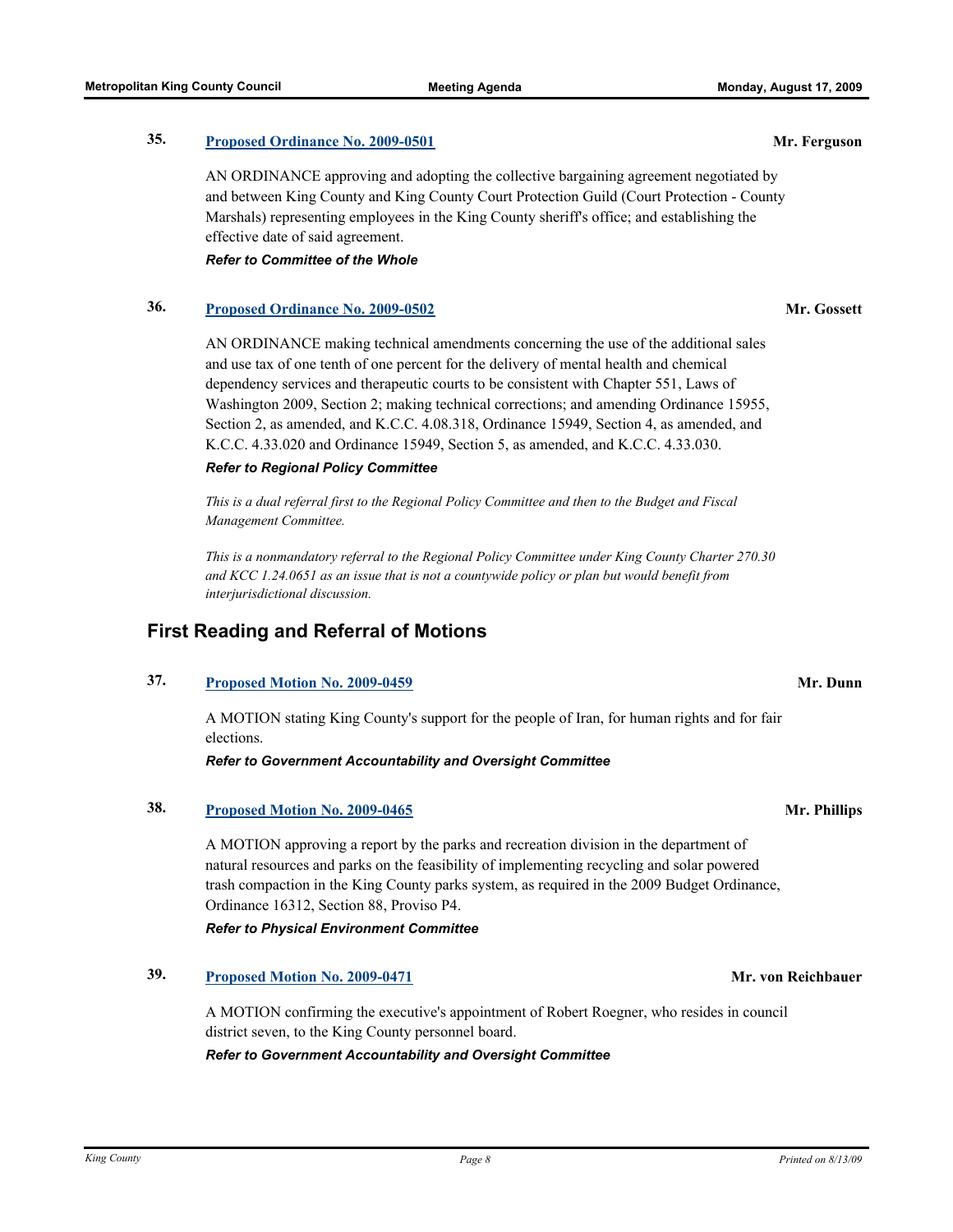## **40. [Proposed Motion No. 2009-0476](http://kingcounty.legistar.com/gateway.aspx?M=L&ID=10026) Mr. Gossett**

A MOTION authorizing the manager of treasury operations of King County to cancel the attached list of uncollectible personal property taxes in the amount of \$455,838.75 for the years 2001 through 2008.

#### *Refer to Budget and Fiscal Management Committee*

#### **41. [Proposed Motion No. 2009-0487](http://kingcounty.legistar.com/gateway.aspx?M=L&ID=10037) Mr. Ferguson**

A MOTION confirming the executive's appointment of the Honorable Dwight Thompson, Mayor Pro-Tem, City of Lake Forest Park, who resides in council district one, to the King County mental illness and drug dependency oversight committee, as the Suburban Cities Association representative.

*Refer to Law, Justice, Health and Human Services Committee*

## **42. [Proposed Motion No. 2009-0493](http://kingcounty.legistar.com/gateway.aspx?M=L&ID=10043) Ms. Patterson, Mr. Gossett and Ms.**

A MOTION establishing policy guidance for the funding of human services in the King County 2010 Budget Ordinance.

*Refer to Law, Justice, Health and Human Services Committee*

#### **43. [Proposed Motion No. 2009-0494](http://kingcounty.legistar.com/gateway.aspx?M=L&ID=10044) Mr. Dunn**

A MOTION requesting the executive to propose policies to guide the development and use of electric vehicle charging stations at county facilities.

*Refer to Physical Environment Committee*

**Lambert**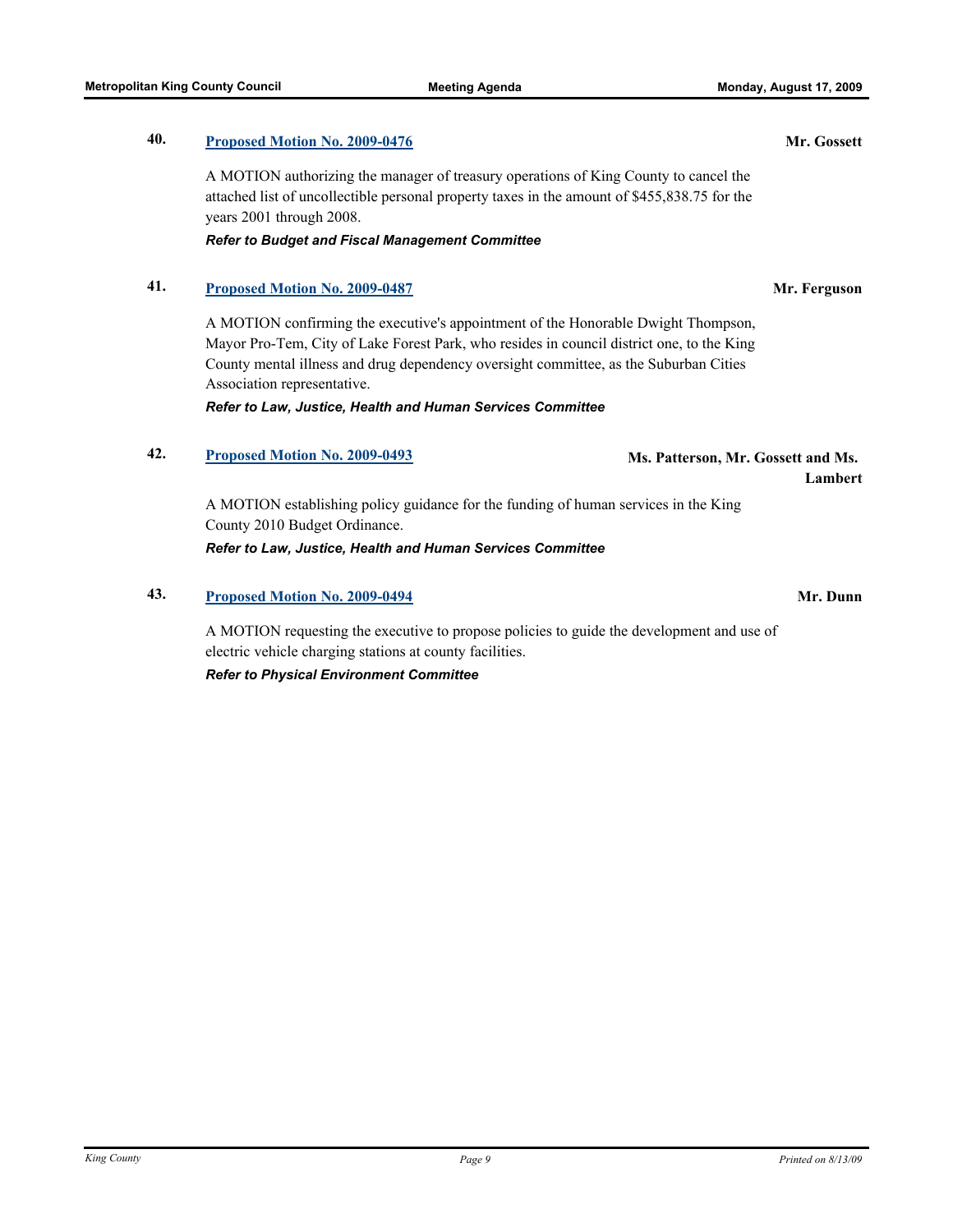## **Hearings and Second Reading of Ordinances from Standing Committees and Regional Committees**

#### **Consent Items 44-46**

*Councilmember Ferguson*

### **44. [Proposed Ordinance No. 2009-0435](http://kingcounty.legistar.com/gateway.aspx?M=L&ID=9958) Mr. Ferguson and Mr. Phillips**

AN ORDINANCE approving and adopting the collective bargaining agreement and two memoranda of agreement negotiated by and between King County and Public Safety Employees Union (King County Civic Television (CTV)) representing employees in the legislative branch of King County; and establishing the effective date of said agreements.

*On 7/20/2009, the Metropolitan King County Council Introduced and Referred to Committee of the Whole.* 

*On 7/29/2009, the Committee of the Whole Recommended Do Pass Consent.*

#### **45. [Proposed Ordinance No. 2009-0443](http://kingcounty.legistar.com/gateway.aspx?M=L&ID=9966) Mr. Ferguson and Mr. Phillips**

AN ORDINANCE approving and adopting the collective bargaining agreement and memoranda of agreement negotiated by and between King County and International Brotherhood of Electrical Workers, Local 77 (Department of Transportation (Road Services), Office of Information Resource Management) representing employees in the departments of natural resources and parks, public health, transportation and the office of information resource management; and establishing the effective date of said agreements.

*On 7/20/2009, the Metropolitan King County Council Introduced and Referred to Committee of the Whole.* 

*On 7/29/2009, the Committee of the Whole Recommended Do Pass Consent.*

### **46. [Proposed Substitute Ordinance No.](http://kingcounty.legistar.com/gateway.aspx?M=L&ID=9967)  2009-0444.2**

**Mr. Ferguson and Mr. Phillips**

AN ORDINANCE approving and adopting the collective bargaining agreement negotiated by and between King County and International Union of Operating Engineers, Local 302 representing employees in the departments of transportation and natural resources and parks; and establishing the effective date of said agreement.

*On 7/20/2009, the Metropolitan King County Council Introduced and Referred to Committee of the Whole.* 

*On 7/29/2009, the Committee of the Whole Recommended Do Pass Substitute Consent.*

Public Hearing Required on Consent Items 44 - 46